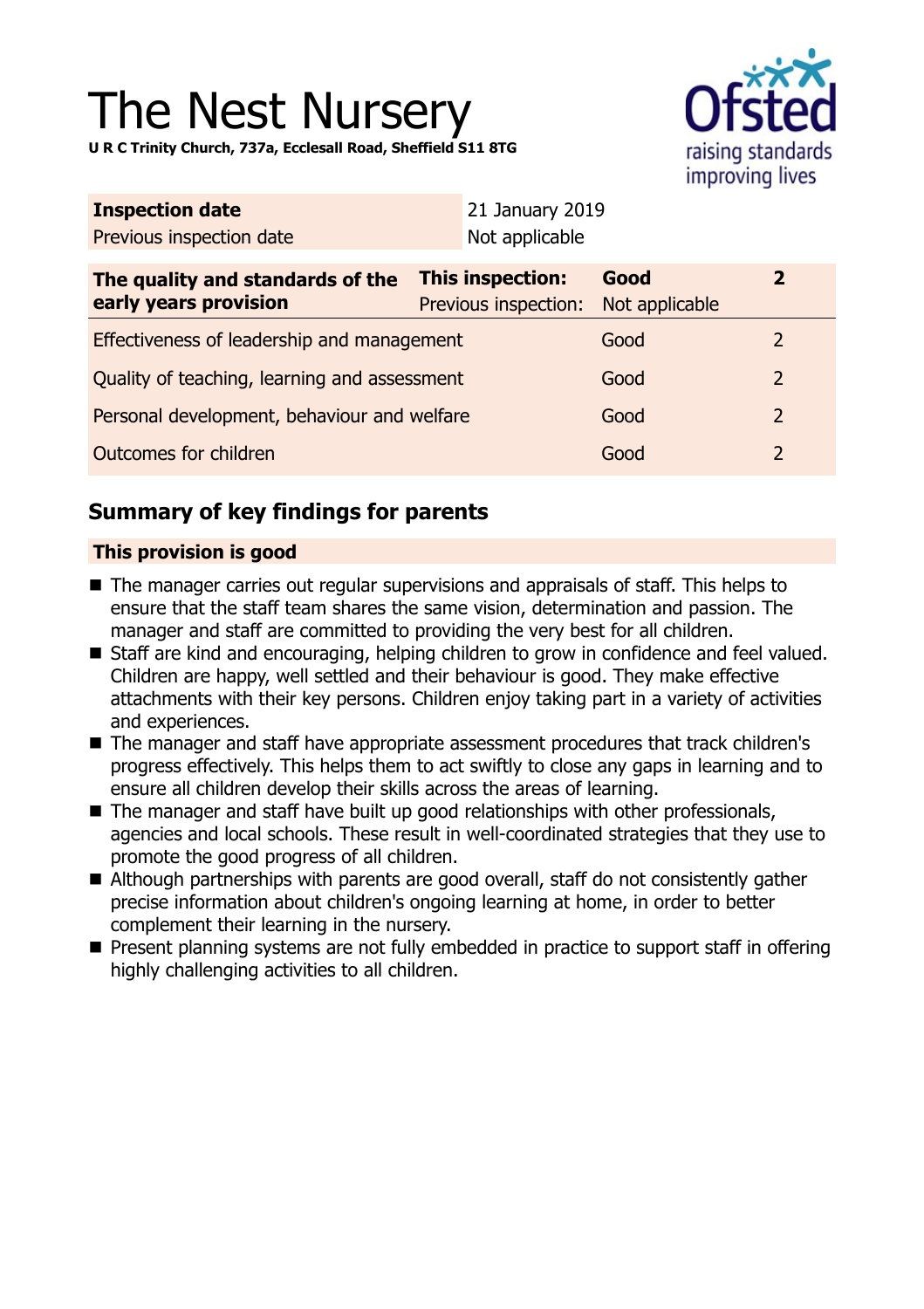## **What the setting needs to do to improve further**

### **To further improve the quality of the early years provision the provider should:**

- $\blacksquare$  enhance the opportunities for parents to consistently share information in relation to their children's learning at home
- embed planning systems further to create highly challenging activities for all children.

## **Inspection activities**

- The inspector observed the quality of teaching during activities indoors and outdoors and assessed the impact this has on children's learning.
- $\blacksquare$  The inspector completed a joint observation with the manager.
- $\blacksquare$  The inspector held a meeting with the manager. She looked at relevant documentation, including staff qualifications and their Disclosure and Barring Service checks. The inspector viewed the policies and procedures, including the safeguarding policy and children's learning records.
- $\blacksquare$  The inspector spoke to parents during the inspection and took account of their written views.
- $\blacksquare$  The inspector had a tour of all the areas of the nursery, and spoke to staff and children throughout the inspection.

**Inspector** Jane O'Callaghan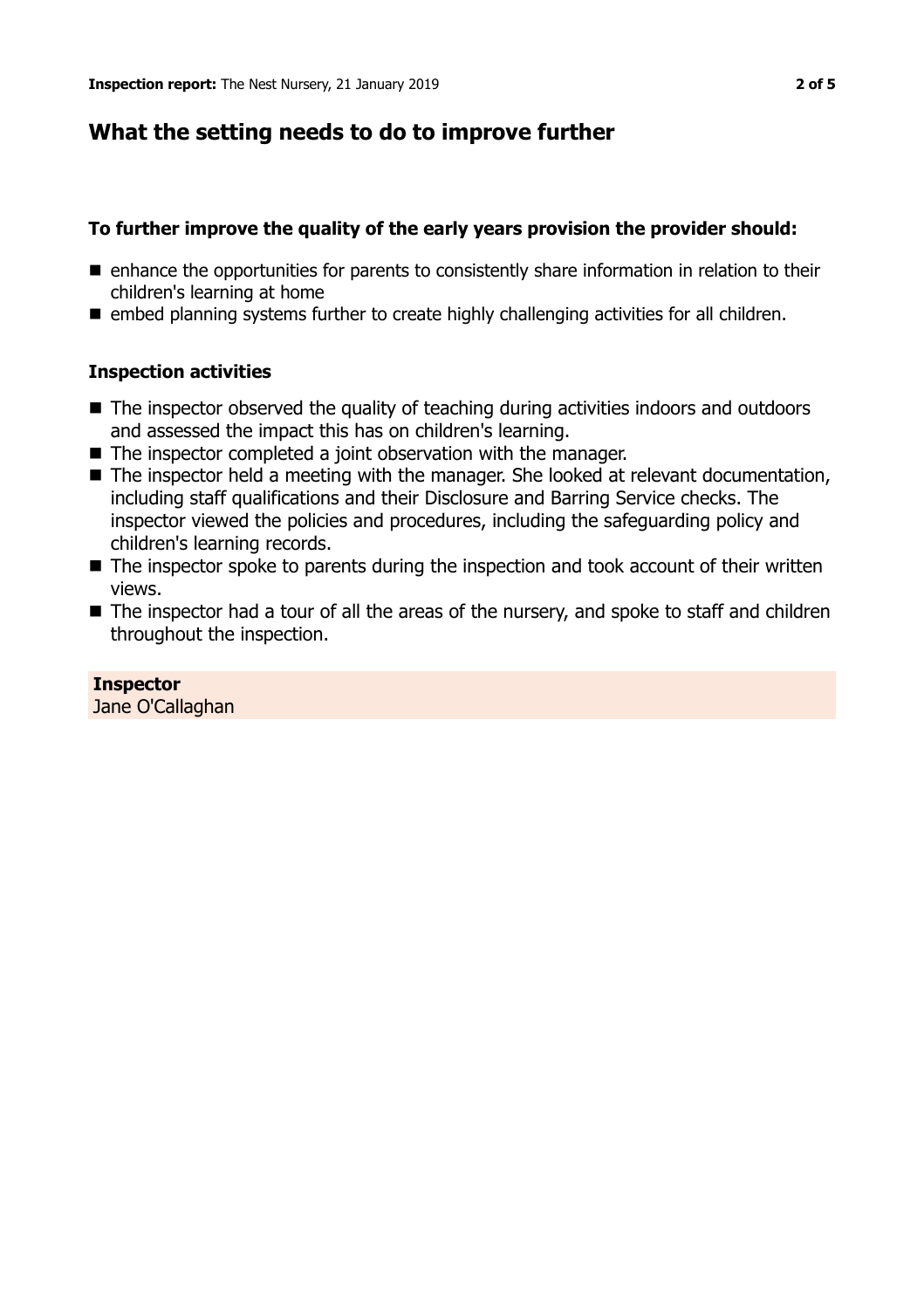# **Inspection findings**

#### **Effectiveness of leadership and management is good**

Safeguarding is effective. Leaders ensure that staff are very knowledgeable about the steps to take should concerns arise about children's welfare. All staff have completed training on safeguarding and the 'Prevent' duty, and they attend this annually. This helps to ensure that staff have a good understanding of their role and responsibility in safeguarding the children in their care. The manager and deputy follow good recruitment procedures and implement thorough induction processes that prepare staff for their roles. Leaders focus their reflections on the quality of provision well and consider the views of staff, children and parents. There are robust risk assessments of all areas of the nursery, indoors, outside and for trips out. Staff also complete daily checks to identify and remove any potential hazards or risks. This helps to keep children safe.

#### **Quality of teaching, learning and assessment is good**

Staff have a good understanding of how children learn. They provide a stimulating environment that they use to promote children's imagination and give them plenty of choice. Staff get down to the children's level, helping them to play alongside each other. They skilfully ask questions, giving children time to think and reply. Staff get to know children's needs well and use this information to build on their learning. They establish good partnerships to support children through times of change. For example, staff invite teachers into the nursery from the local school. Children love to play with special sand and mould it with their hands. They use scoops well to pour the material and push cars through it to make marks. Younger children have fun as they play with the wide selection of musical instruments and sing along with staff. Parents speak highly of the care and learning opportunities that their children receive, and they value being kept informed about their time in the nursery. For example, parents receive regular newsletters, daily verbal feedback and diaries.

#### **Personal development, behaviour and welfare are good**

Staff are sensitive and wholly responsive to children's individual needs. Babies show that they feel nurtured and content. They instinctively snuggle into staff for a cuddle. All children enjoy nutritious and well-balanced meals and follow positive hygiene routines. They develop a good understanding of the links between eating healthily and their physical welfare. Children have many opportunities to be active. Staff sensitively support children during self-care activities. For example, they explain why they use soap to wash away any germs, and they teach children to brush their teeth after meals. Children learn how to serve themselves at mealtimes and to put on their own coats and shoes. This helps to foster children's independence skills and confidence well.

#### **Outcomes for children are good**

All children make good progress, including children who speak English as an additional language. Children learn about equality and diversity, for example, as they find out about special festivals and taste food from other cultures. They practise listening for letters and sounds, to help develop their early literacy skills. They build positive relationships and develop key skills for their future learning and the eventual move to school.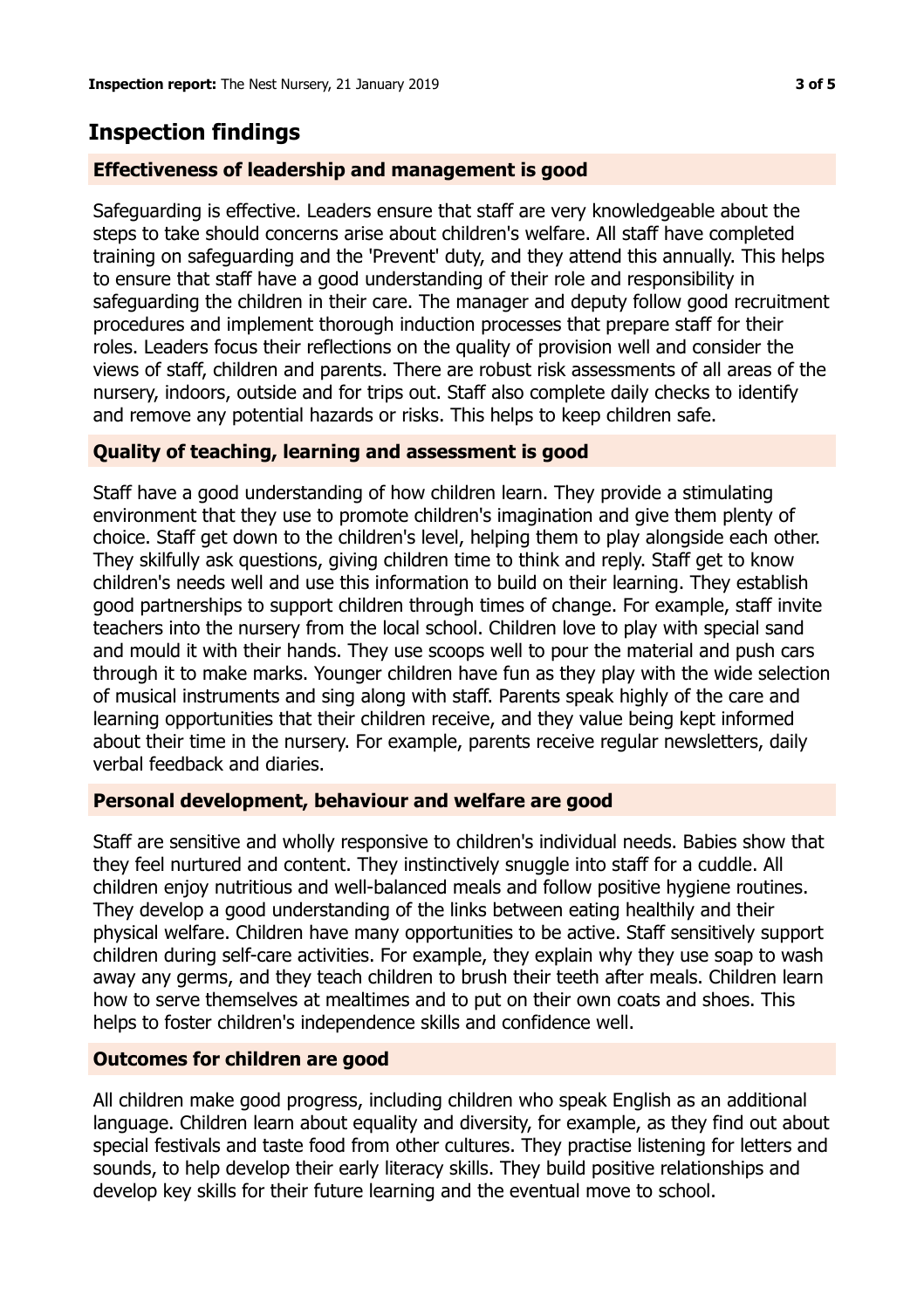## **Setting details**

| Unique reference number                             | EY541394                                                                             |
|-----------------------------------------------------|--------------------------------------------------------------------------------------|
| <b>Local authority</b>                              | Sheffield                                                                            |
| <b>Inspection number</b>                            | 10089914                                                                             |
| <b>Type of provision</b>                            | Childcare on non-domestic premises                                                   |
| <b>Registers</b>                                    | Early Years Register, Compulsory Childcare<br>Register, Voluntary Childcare Register |
| Day care type                                       | Full day care                                                                        |
| <b>Age range of children</b>                        | $0 - 11$                                                                             |
| <b>Total number of places</b>                       | 50                                                                                   |
| Number of children on roll                          | 46                                                                                   |
| Name of registered person                           | The Nest Childcare LLP                                                               |
| <b>Registered person unique</b><br>reference number | RP541393                                                                             |
| Date of previous inspection                         | Not applicable                                                                       |
| <b>Telephone number</b>                             | 07484 526385                                                                         |

The Nest Nursery registered in 2017. The nursery employs 11 members of staff. Nine members of staff hold appropriate early years qualifications at level 3 or above. The nursery opens Monday to Friday from 7.30am to 6.30pm all year round.

This inspection was carried out by Ofsted under sections 49 and 50 of the Childcare Act 2006 on the quality and standards of provision that is registered on the Early Years Register. The registered person must ensure that this provision complies with the statutory framework for children's learning, development and care, known as the early years foundation stage.

Any complaints about the inspection or the report should be made following the procedures set out in the guidance Complaints procedure: raising concerns and making complaints about Ofsted, which is available from Ofsted's website: www.ofsted.gov.uk. If you would like Ofsted to send you a copy of the guidance, please telephone 0300 123 4234, or email [enquiries@ofsted.gov.uk.](mailto:enquiries@ofsted.gov.uk)